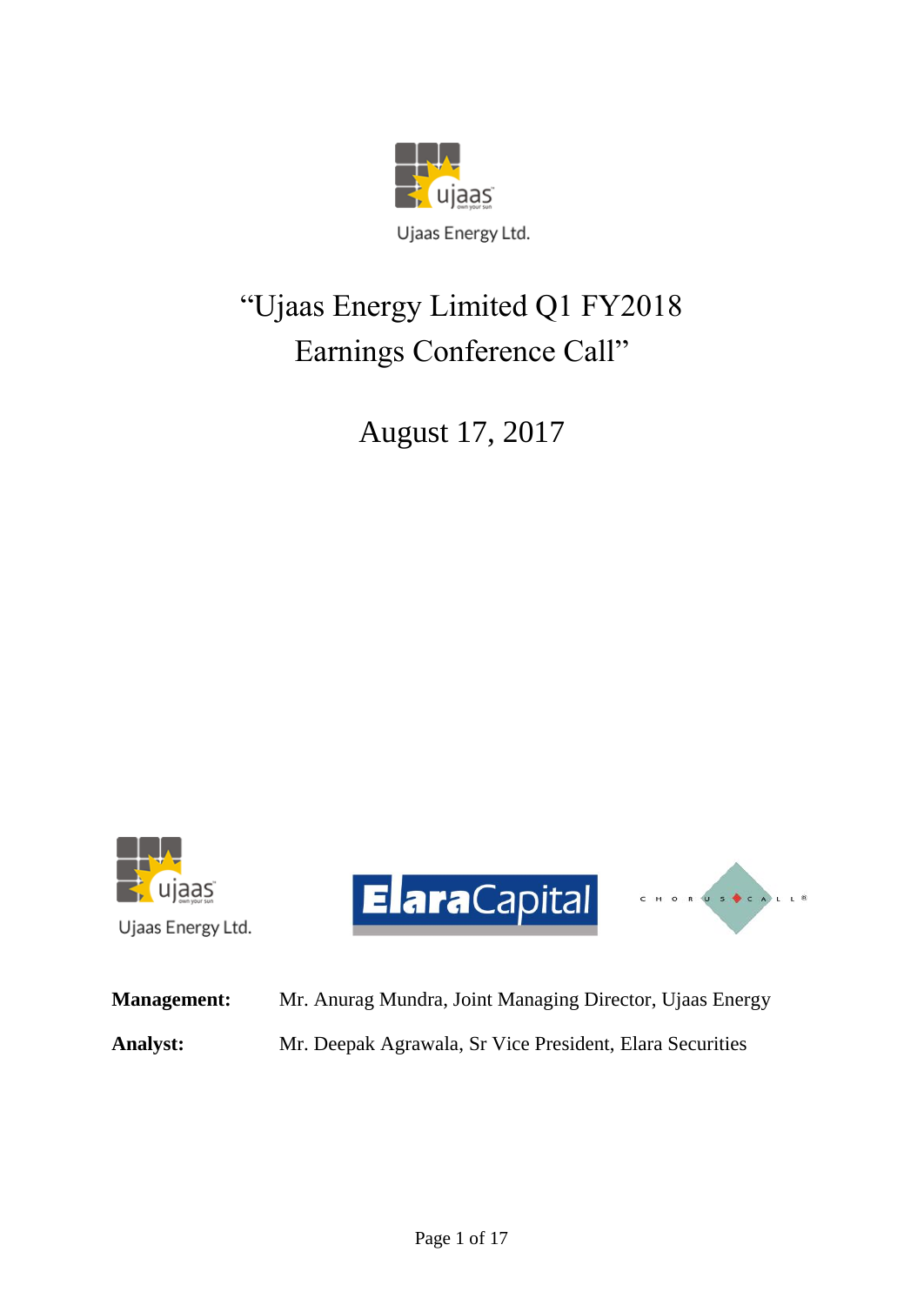

- **Moderator:** Good day and welcome to the Ujaas Energy Limited Q1 FY2018 Earnings conference call hosted by Elara Securities India Private Limited. As a reminder all participant lines will be in the listen-only mode and there will be an opportunity for you to ask questions after the presentation concludes. Should you need assistance during the conference call, please signal an operator by pressing "\*" then "0" on your touchtone phone. Please note that this conference is being recorded. I would now like to hand the conference over to Mr. Deepak Agrawala from Elara Securities India Private Limited. Thank you and over to you Sir!
- **Deepak Agrawala:** Thanks Janice. Good morning everyone, on behalf of Elara Securities, we welcome you all for the Q1 FY2018 Conference Call of Ujaas Energy Limited. I take this opportunity to welcome the management of Ujaas Energy represented by Mr. Anurag Mundra, Joint Managing Director and his team. We will begin the call with a brief overview by Mr. Mundra followed by a Q&A session. I will now hand over the call to Mr. Mundra for his opening remarks. The call would approximately last for an hour. Over to you Sir!
- **Anurag Mundra:** Thank you very much and very good morning to everybody. At the outset, we at Ujaas are thankful to Elara and Mr. Deepak Agrawala for hosting this admin call. Well very briefly their might be some people who may be joining us this call for the first time. For the benefit of those, I will just give a very brief introduction about our company and then we can directly go to the Q&A. Well at Ujaas Energy Limited, we started our solar journey back in 2011-2012 by putting up our 2 MW of solar power plant. That was the first solar power plant in India under REC mechanism. While we were putting up our 2 MW, we realized there is a huge business potential in India as far as solar is concerned because solar is completely modular in nature and there would have been many who wants to own a solar power plant. So that time we launched a brand Ujaas, which provided complete one-stop solution to anybody who wants to own a solar power plant.

Presently, we are working in three major segments of solar industry, one is the solution or park segment, second is the EPC segment where we go and construct the solar power plant in the client's site and the third is the rooftop segment. Rooftop segment is further bifurcated in rooftop GCI, rooftop government, commercial, and industrial and rooftop home. The fundamental strength of the solar is distributed generation. It means you can generate the power in a green way at the point of consumption. Now on the solar has that possibility to do that, no other form of renewable as of now can do that, can generate the power at the point of consumption.

Understanding this valuable thing, Government of India is focusing a lot on the rooftop. Government of India has a target of putting up 100 gigawatt of solar power plant by 2022 out of that 40 GW has to come from the rooftop. In the year ended March 2017 as a nation, we had a cumulative capacity of 12.8 GW and it has been expected for the government is planning by March 2018, we will have a cumulative capacity of around 32 GW. The quarter ended in June 2017, we made a sale of Rs.106.87 Crores and we have bottom line of Rs.7.37 Crores. In the first quarter, we did around 16 MW of solar power plant out of which EPC segment has given 9 MW, parking segment has given 4 MW and rooftop segment has given 3 MW. Presently, we have an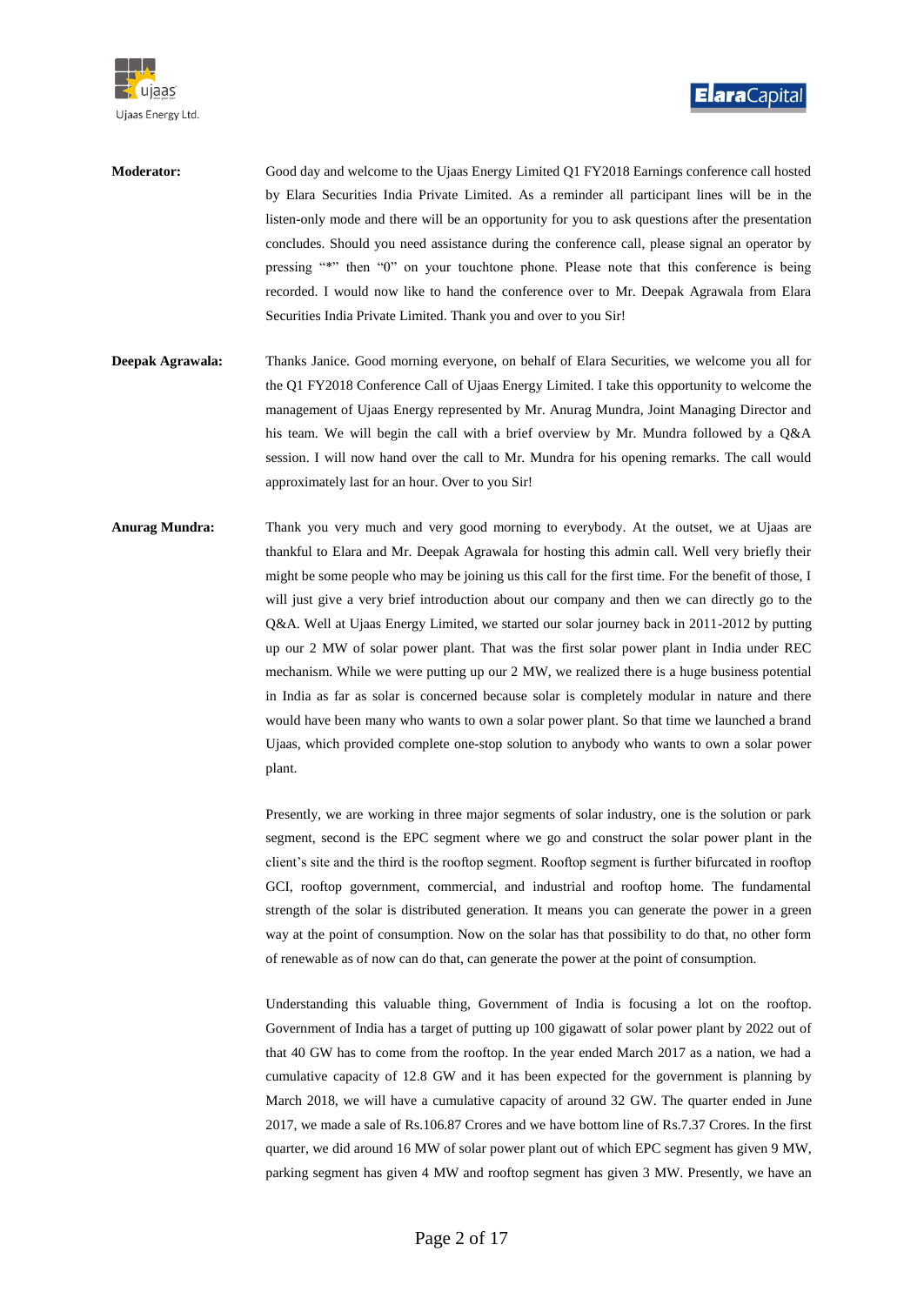

order book position of roughly around 40 MW and a bid book position of around 85 MW. Since last one or two calls, we are talking about the SECI order, the SECI rooftop thing we have bidded. Bidded for 50 MW. The price bid has been open in the month of June and because it is a complicated price bid comprising of various states and various participants, they are in the evaluation mode. Prima facie, we understand that what the stragety what we had of putting up our bids is going to give some returns on that and we are expecting that orders or allocation to come in next one month. SECI currently does not have MD. The MD of the SECI has retired in the last month and we are expecting a new MD to come up in the next three or four days and from the allocation will get some momentum and we are likely to get some allocation in the next one month or so.

Lately, there are some negative news about renewables industry as a whole where a lot of concern has been expressed by the bankers and all the other stakeholders where the electricity boards are renegotiating the tariff with the solar power producer and all other renewable power producer. Well in some of the states yes it is happening, but as the principle Ujaas had very, very little focus on that PPA segment, only just one or two clients of us are in that PPA segment. Ujaas is not directly exposed to that risk and very few clients of us are being exposed to that risk if it ever happens in the states where they have capacity. Now solar or the electricity as a whole being a regulated market, there are some regulatory mechanism at the state level and at the national level. There are some ups and downs in it, but Ujaas has a stragety from the day 1, has taken a lot of effort to mitigate from this type of risks in the segment. Well that is all from my side and now we are open for questions and answer in the call. Thank you.

- **Moderator:** Thank you. Ladies and gentlemen we will now begin with the question and answer session. We take the first question from the line of Kaustav Bubna from SKS Capital & Research. Please go ahead.
- **Kaustav Bubna:** Hi so just the first question on your P&L, your employee cost has gone up quite a bit from the corresponding quarter a year ago. So is this coming from the rooftop B2C segment and...?

**Anurag Mundra:** Largely yes…

- **Kaustav Bubna:** Because that has muted our EBITDA. Are we seeing this going ahead because and what is the guarantee we have got no orders as of now from this rooftop B2C, I mean it is a distribution channels so we see no sales from that segment?
- **Anurag Mundra:** No, there are sales from this segment. Even in the last quarter that is Q4 of FY2017, we had seen that the HR cost has increased and even in the call I mentioned, but this is yes because it is like an investment we are putting in the marketing and HR team over there. Now in the especially rooftop home, which is a retail segment, which is directly B2C and it is like an investment you need to invest in your team and marketing channel for sometime and that will give the result. The figure what I have given rooftop 3 MW it includes the figure of the rooftop home also.
- **Kaustav Bubna:** So what is the split between government?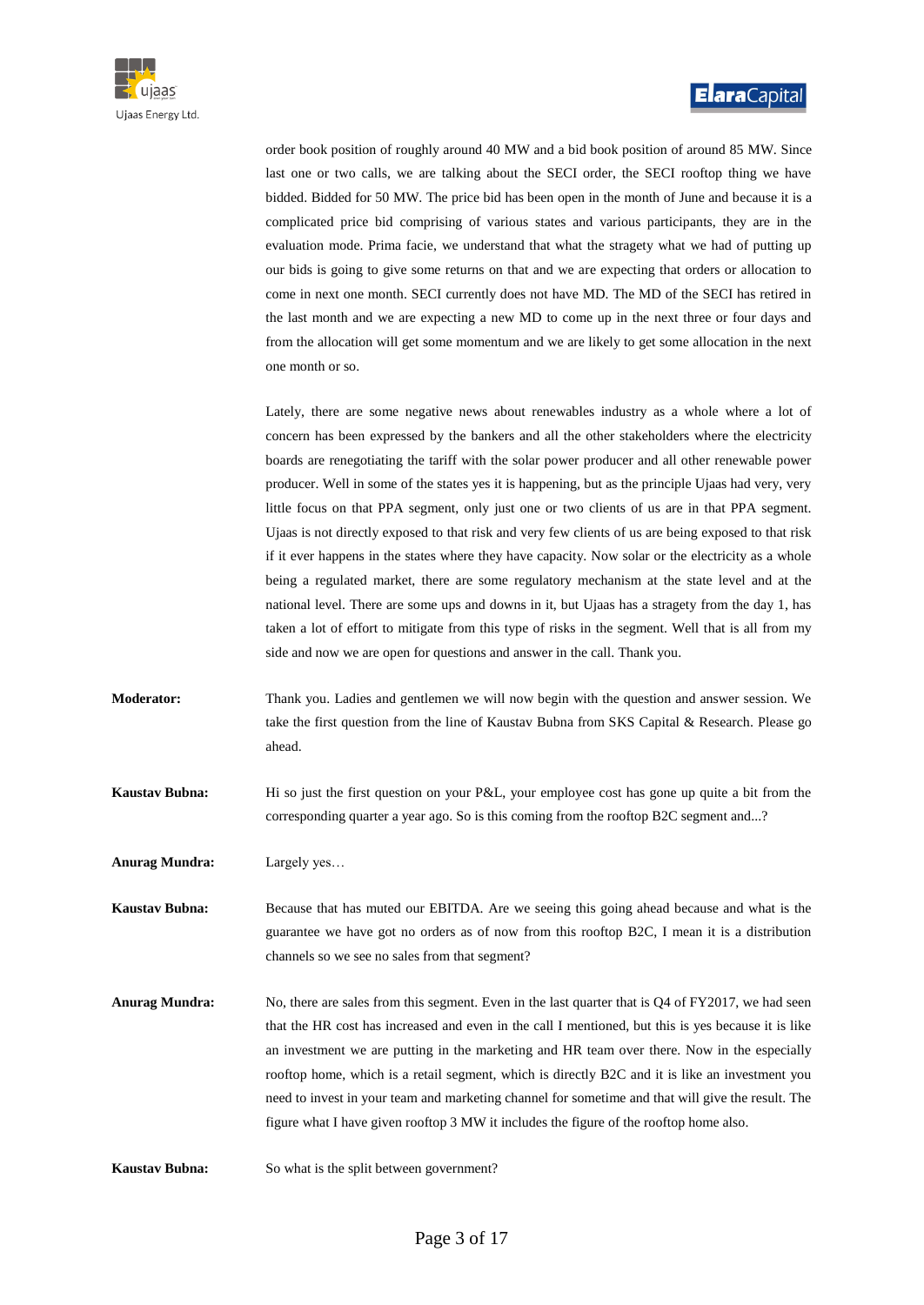

| <b>Anurag Mundra:</b> | At this moment I do not have a split because in the rooftop home, we do the calculation more on<br>the number of roofs basis rather on kilowatt basis, but I will tell my team to supply you that<br>information. |
|-----------------------|-------------------------------------------------------------------------------------------------------------------------------------------------------------------------------------------------------------------|
| <b>Kaustav Bubna:</b> | What is the number of roof spaces I mean?                                                                                                                                                                         |
| <b>Anurag Mundra:</b> | I do not have right now with me.                                                                                                                                                                                  |
| <b>Kaustav Bubna:</b> | But what is your target?                                                                                                                                                                                          |
| <b>Anurag Mundra:</b> | So this year we are likely to do almost 3000-5000 roofs.                                                                                                                                                          |
| <b>Kaustav Bubna:</b> | But does that amount to your 25 MW target because you have given a target of 25 MW for B2C<br>and B2B.                                                                                                            |
| <b>Anurag Mundra:</b> | Yes that is right.                                                                                                                                                                                                |
| <b>Kaustav Bubna:</b> | So does thatbecause 3000-5000 is quite a big range so what would 3000 be in terms of MW<br>and what would 5000 be in terms of MW?                                                                                 |
| <b>Anurag Mundra:</b> | Okay so one roof cannot have an ideal capacity it can move anything between 3 kW to 10 kW.                                                                                                                        |
| <b>Kaustav Bubna:</b> | One roof?                                                                                                                                                                                                         |
| <b>Anurag Mundra:</b> | Yes that is I am talking specifically of the rooftop retail, not rooftop GCI.                                                                                                                                     |
| <b>Kaustav Bubna:</b> | So as of today what is your so you have recently disclosed that you have got a few orders from<br>the government rooftop segment about 25 how much 8 MW?                                                          |
| <b>Anurag Mundra:</b> | Yes, that is from Jharkhand. That comes in rooftop GCI.                                                                                                                                                           |
| <b>Kaustav Bubna:</b> | So as of today what is your total confirmed order book?                                                                                                                                                           |
| <b>Anurag Mundra:</b> | We have a confirmed order book position of around 40 MW.                                                                                                                                                          |
| <b>Kaustav Bubna:</b> | It is your confirmed order book, which you have not executed on and your bid book is?                                                                                                                             |
| <b>Anurag Mundra:</b> | Bid book is around 85 MW.                                                                                                                                                                                         |
| <b>Kaustav Bubna:</b> | Is this including this SECI order?                                                                                                                                                                                |
| <b>Anurag Mundra:</b> | You mean SECI bid, SECI order is not going to achieve, its include SECI also.                                                                                                                                     |
| <b>Kaustav Bubna:</b> | So this 85 includes the SECI and the SECI is for B2B rooftop?                                                                                                                                                     |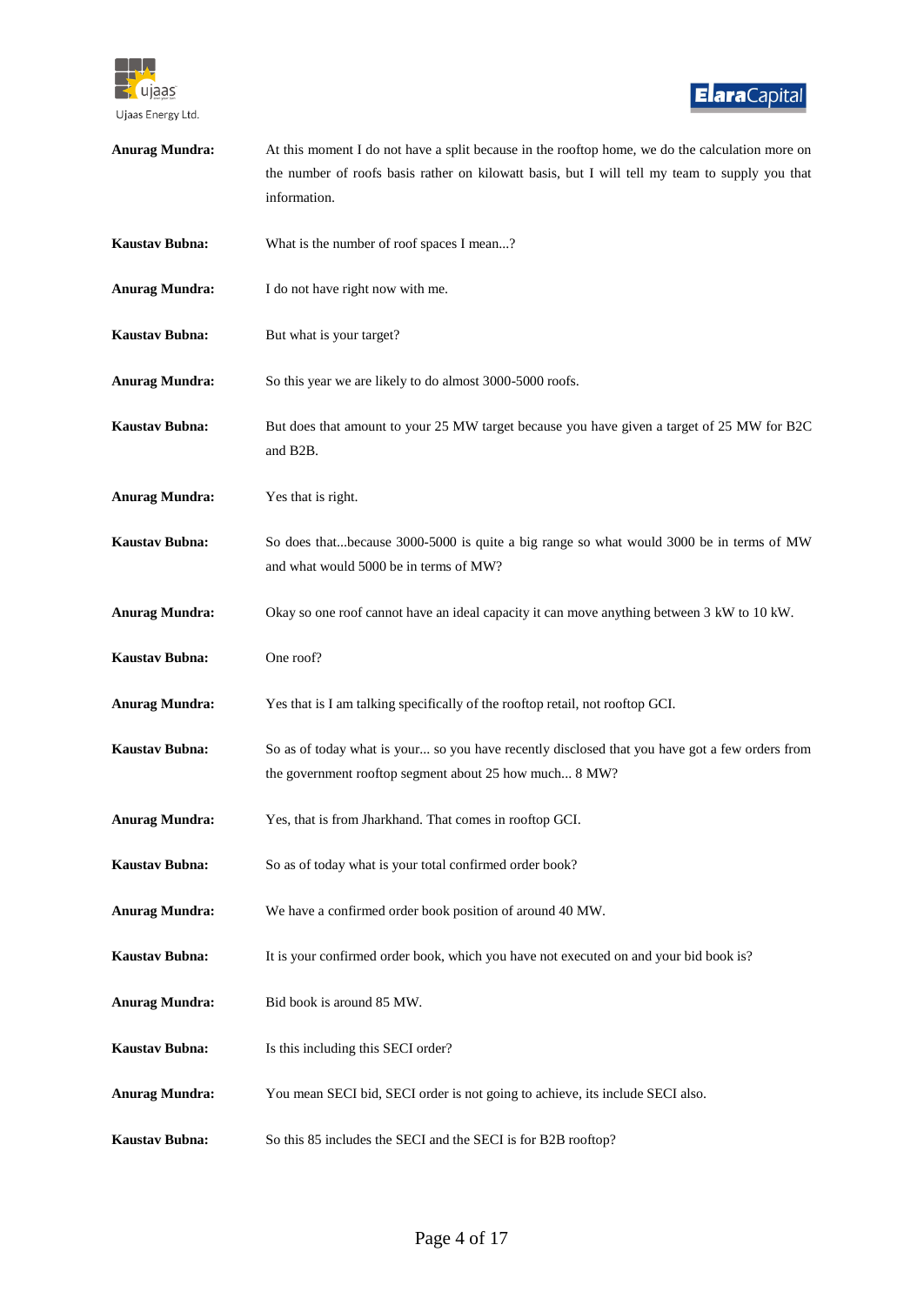

| <b>Anurag Mundra:</b> | SECI B2B, it is not appropriate to call at B2B that is why we say it is government GCI.                                                                                                                                                                                                                                                                                                          |
|-----------------------|--------------------------------------------------------------------------------------------------------------------------------------------------------------------------------------------------------------------------------------------------------------------------------------------------------------------------------------------------------------------------------------------------|
| <b>Kaustav Bubna:</b> | Is it government rooftop for it so that is high margin.                                                                                                                                                                                                                                                                                                                                          |
| <b>Anurag Mundra:</b> | I am not commenting on the margin, but yes it is GCI.                                                                                                                                                                                                                                                                                                                                            |
| <b>Kaustav Bubna:</b> | But could you give some guidance on EBITDA front because we have seen an EBITDA decline<br>so could you give some guidance on where?                                                                                                                                                                                                                                                             |
| <b>Anurag Mundra:</b> | We are always maintaining that, our EPC business give an EBITDA of around 9% to 10% and<br>the rooftop and power business give an EBITDA of somewhere between 15% to 17%.                                                                                                                                                                                                                        |
| Kaustav Bubna:        | But this is not including your employee cost right because your employee cost, distribution cost<br>etc., elevated right now because of your so I mean could you give some so what was your as a<br>percentage of sales what were your?                                                                                                                                                          |
| <b>Anurag Mundra:</b> | So if you look at this quarter number as a company as a whole, we have an EBITDA margin of<br>around 14%.                                                                                                                                                                                                                                                                                        |
| <b>Kaustav Bubna:</b> | So not including other income. It is about 12.5% right?                                                                                                                                                                                                                                                                                                                                          |
| <b>Anurag Mundra:</b> | So if you include other income also it is around 13.6%.                                                                                                                                                                                                                                                                                                                                          |
| <b>Kaustav Bubna:</b> | But drastically lower than the quarter last year?                                                                                                                                                                                                                                                                                                                                                |
| <b>Anurag Mundra:</b> | Yes but it is improved from quarter to quarter basis from the March basis again mainly because<br>of the employee cost because on the year-to-year comparison, you did not have such an employee<br>cost at that moment, which started happening in the last year.                                                                                                                               |
| <b>Kaustav Bubna:</b> | But the employee cost to sales is still way higher this quarter than the last quarter?                                                                                                                                                                                                                                                                                                           |
| <b>Anurag Mundra:</b> | Employee cost to the sales may not be a right thing to evaluate because employee cost in a nature<br>is a fixed nature and when you are treating it more like an investment for your promotional<br>activity and rooftop home, it may not be prudent to compare with the sales.                                                                                                                  |
| <b>Moderator:</b>     | Thank you. The next question is from the line of Shervin Joy from Individual Investor. Please go<br>ahead.                                                                                                                                                                                                                                                                                       |
| <b>Shervin Joy:</b>   | Sir my question is whether the antidumping duty against China is going to benefit for Ujaas<br>Energy?                                                                                                                                                                                                                                                                                           |
| <b>Anurag Mundra:</b> | No if there is a proposal of antidumping to put on the solar model that had been imported from<br>China and some other countries, no if antidumping duty comes it will not be beneficial to<br>anybody in the country, but at the same time if you look at the ambition this year, we want to do<br>20 gigawatt of solar power plant as a nation including some very ambitious project like Rewa |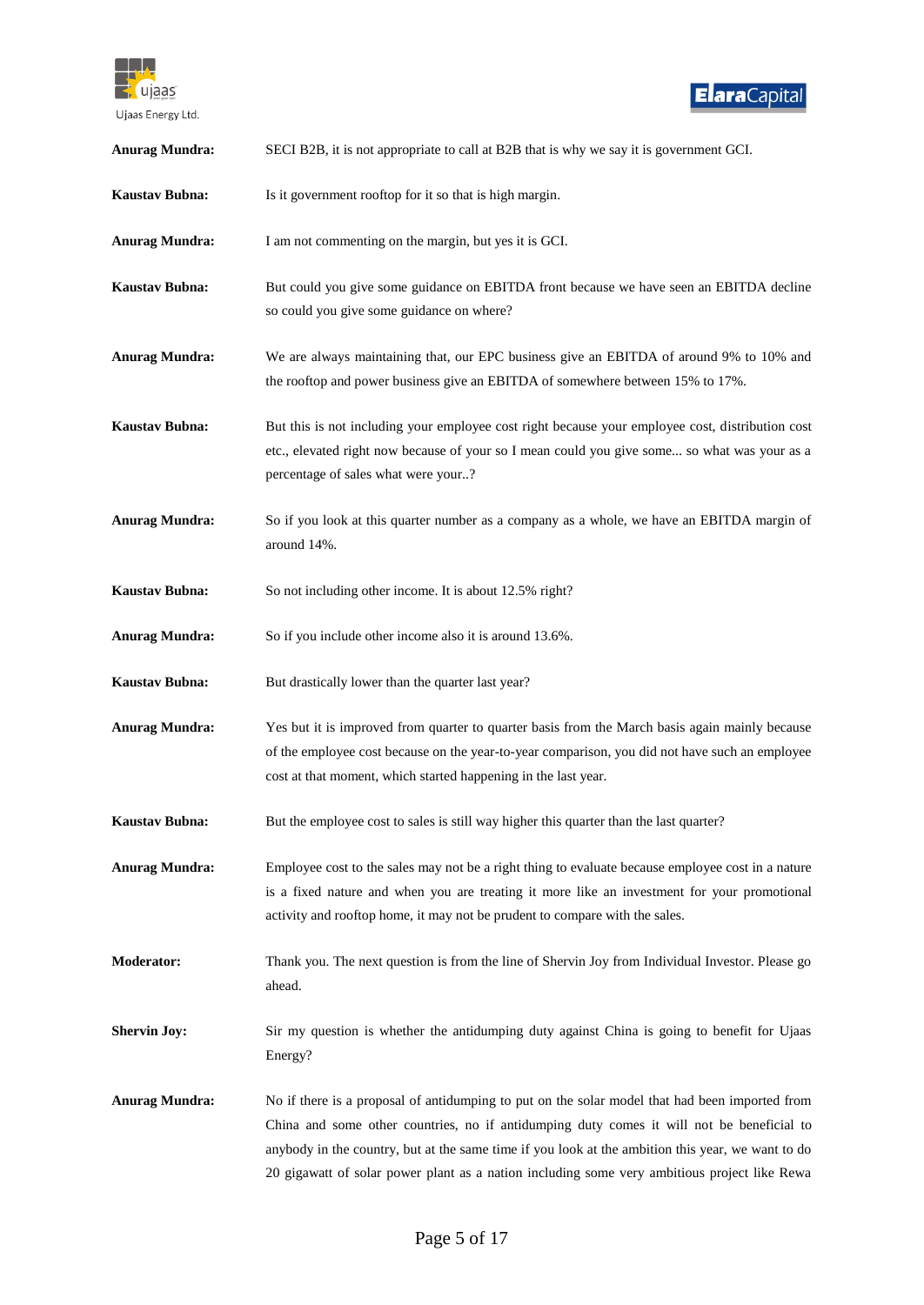

|                       | Ultra Mega Solar Power Plants and all those things. So government is going to take a very<br>calibrated view on this point because if you look at the cell manufacturing capacity in country, it<br>is around 1000 MW only that is 1 gigawatt, so total potential demand is 20 GW vis-à-vis capacity<br>of 1 GW. As of now, we are importing some quantity from China and we are also procuring<br>modules locally. |
|-----------------------|---------------------------------------------------------------------------------------------------------------------------------------------------------------------------------------------------------------------------------------------------------------------------------------------------------------------------------------------------------------------------------------------------------------------|
| <b>Shervin Joy:</b>   | Okay Sir thanks.                                                                                                                                                                                                                                                                                                                                                                                                    |
| Moderator:            | Thank you. We take the next question from the line of Hemish Shah from Individual Investor.<br>Please go ahead.                                                                                                                                                                                                                                                                                                     |
| <b>Hemish Shah:</b>   | Sir you had given a guidance of 150 MW this year, are you confident that you will still be able to<br>do it?                                                                                                                                                                                                                                                                                                        |
| <b>Anurag Mundra:</b> | If you look at our previous four or five years, the first quarter has to be little low as the things<br>progresses because right now I am confident for that.                                                                                                                                                                                                                                                       |
| <b>Hemish Shah:</b>   | When I see your P&L, it gives some kind of confidence because when employee benefit<br>expenses are going up, there is some kind of confidence whether in the company that some thing<br>is happening.                                                                                                                                                                                                              |
| <b>Anurag Mundra:</b> | Oh lot of things are happening in the company, yes I am confident about that.                                                                                                                                                                                                                                                                                                                                       |
| <b>Hemish Shah:</b>   | Okay and about the margins Sir, so the runrate at which point Q1 should we assume that that<br>same runrate will go on to the entire this year around 12% margins?                                                                                                                                                                                                                                                  |
| <b>Anurag Mundra:</b> | No we have to bifurcate to two business segments, one is the EPC segment and second is Park<br>and rooftops. So in the EPC, the margins will be around 9% to 10% EBITDA level and the<br>rooftop and park it will be somewhere between 15% to 17%.                                                                                                                                                                  |
| <b>Hemish Shah:</b>   | Okay and one last question about the enabling resolution that has been passed for raising Rs.500<br>Crores, so sometime when do you expect to raise some funds?                                                                                                                                                                                                                                                     |
| <b>Anurag Mundra:</b> | No, nothing concrete on table. In fact this step of resolution is there and every enrol general<br>meeting since last five years.                                                                                                                                                                                                                                                                                   |
| <b>Hemish Shah:</b>   | Okay and are you looking to increase the stakes after that promoter selling?                                                                                                                                                                                                                                                                                                                                        |
| <b>Anurag Mundra:</b> | No as of now there is nothing whether to increase, decrease nothing.                                                                                                                                                                                                                                                                                                                                                |
| <b>Hemish Shah:</b>   | Nothing so we have any further decrease that is for sure right?                                                                                                                                                                                                                                                                                                                                                     |
| <b>Anurag Mundra:</b> | Yes there is absolutely nothing concrete on the tablet as of now.                                                                                                                                                                                                                                                                                                                                                   |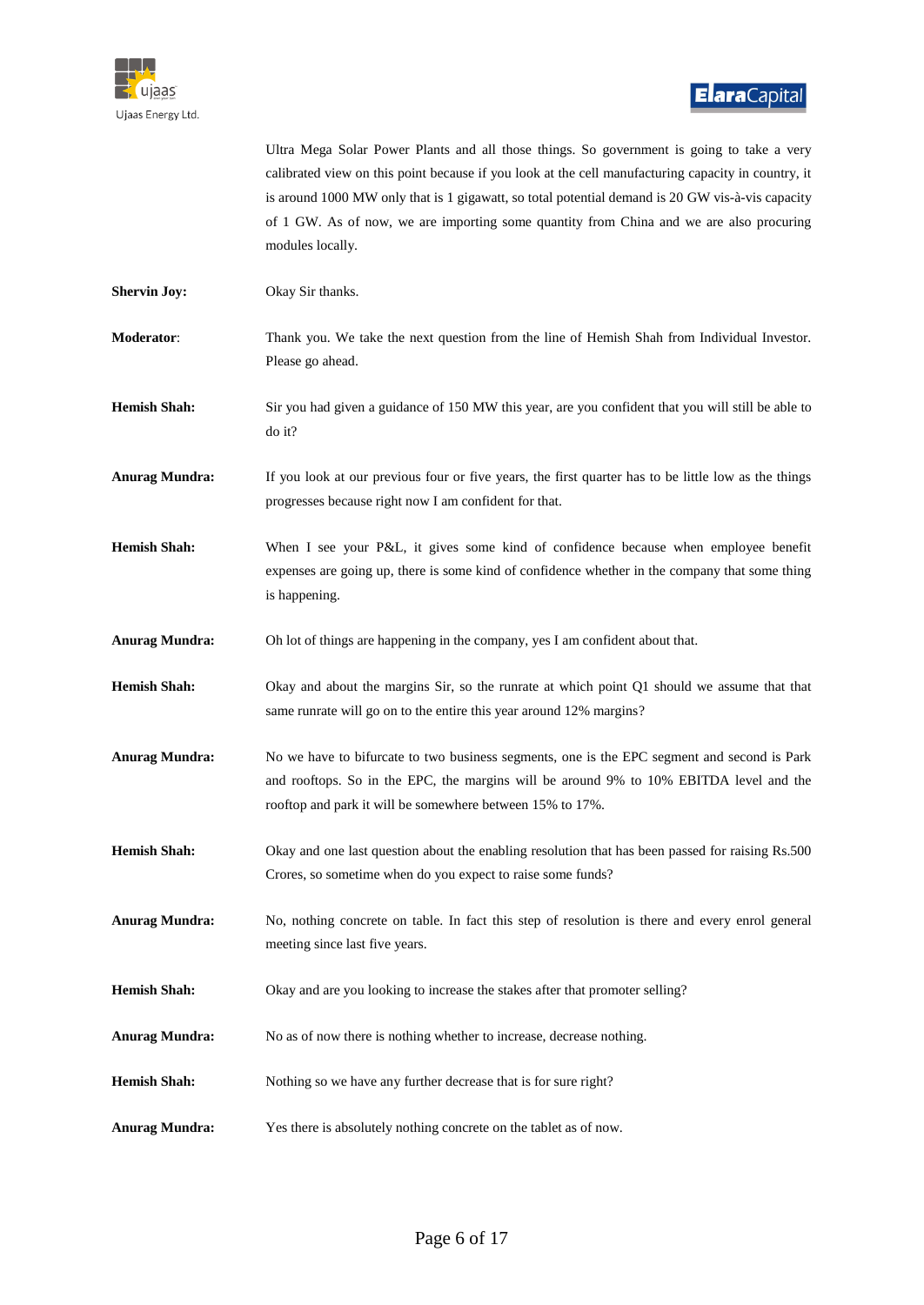

| <b>Hemish Shah:</b>   | Okay are you looking to bring in any marque investors or some investments in the company from<br>some investors?                                                                                                                                                                                                                                                                                                                                              |
|-----------------------|---------------------------------------------------------------------------------------------------------------------------------------------------------------------------------------------------------------------------------------------------------------------------------------------------------------------------------------------------------------------------------------------------------------------------------------------------------------|
| <b>Anurag Mundra:</b> | So I do not know whether it is rightly to call the investor or not but yes I have explained in the<br>last two calls also that in some of the bids like one of the SECI bid, we are likely to have<br>somebody from out of the country who will hold some position either in SPV or in some way, so<br>I am not sure whether to call that as an investor to the Ujaas or not, but yes we will have an<br>association with somebody, most likely we will have. |
| <b>Hemish Shah:</b>   | Okay. Thank you Sir. Thank you much.                                                                                                                                                                                                                                                                                                                                                                                                                          |
| Moderator:            | Thank you. We take the next question from the line of Sudhir Bisht from PWC. Please go ahead.                                                                                                                                                                                                                                                                                                                                                                 |
| <b>Sudhir Bisht:</b>  | Hi Sir. Sir I think my question has already been answered I was looking for what is the plan for<br>buyback of the shares?                                                                                                                                                                                                                                                                                                                                    |
| <b>Anurag Mundra:</b> | No as of now there is no plan.                                                                                                                                                                                                                                                                                                                                                                                                                                |
| <b>Sudhir Bisht:</b>  | Okay and can you comment on will there be any further sell off or that is also something that we<br>are not sure about right now?                                                                                                                                                                                                                                                                                                                             |
| <b>Anurag Mundra:</b> | Any type of sorry I missed your point.                                                                                                                                                                                                                                                                                                                                                                                                                        |
| <b>Sudhir Bisht:</b>  | Is there any plan for further selling of the stocks?                                                                                                                                                                                                                                                                                                                                                                                                          |
| <b>Anurag Mundra:</b> | No I mentioned in the last two calls also that whatever the requirment was there, it has been done<br>in the February itself. As far as capital structure is concerned, there is nothing on the tablet as of<br>now.                                                                                                                                                                                                                                          |
| <b>Sudhir Bisht:</b>  | Okay I think that answers my question. Thank you.                                                                                                                                                                                                                                                                                                                                                                                                             |
| <b>Moderator:</b>     | Thank you. We have the next question from the line of Bhaskar Joshi from Louis Drefers. Please<br>go ahead.                                                                                                                                                                                                                                                                                                                                                   |
| <b>Bhaskar Joshi:</b> | Sir of the 40 MW order book that you have, how much it is likely to get executed in Q2?                                                                                                                                                                                                                                                                                                                                                                       |
| <b>Anurag Mundra:</b> | Is it okay if I come back to you because this is very, very specific question because typically Q2<br>we can see, Q2 is always a good quarter per se. So if you allow me to come back on this, that will<br>be helpful.                                                                                                                                                                                                                                       |
| <b>Bhaskar Joshi:</b> | Sure. Thank you.                                                                                                                                                                                                                                                                                                                                                                                                                                              |
| <b>Moderator:</b>     | Thank you. The next question is from the line of Ankit Soni from Karvy Stock Broking. Please<br>go ahead.                                                                                                                                                                                                                                                                                                                                                     |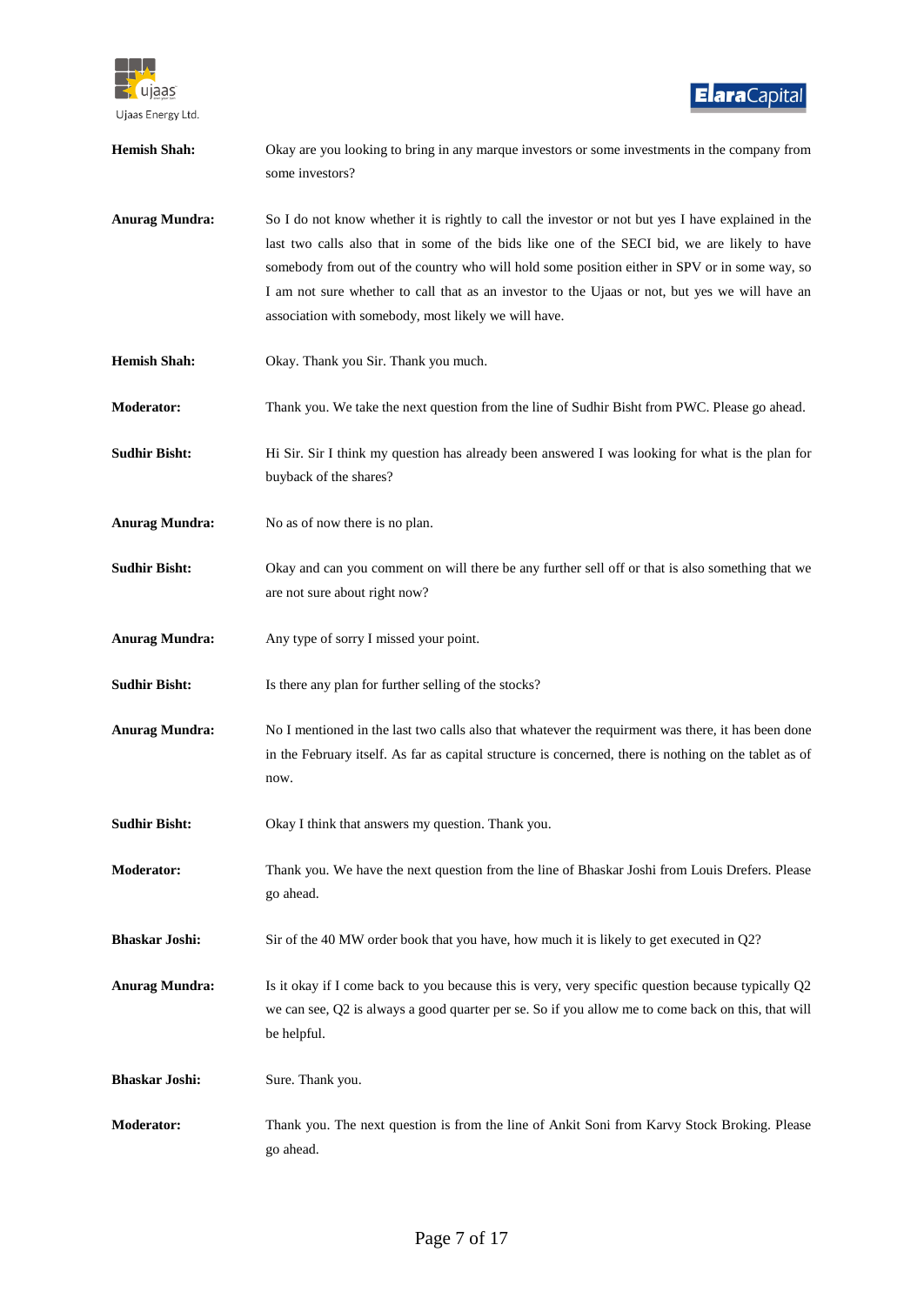

| <b>Ankit Soni:</b>    | Good afternoon Sir. Sir I was just looking on from this SECI orders so what could be the process                                                                                                                                                                                                                                                                                                                                                                                                                                                                                                                                                                                                                                                                                                                                |
|-----------------------|---------------------------------------------------------------------------------------------------------------------------------------------------------------------------------------------------------------------------------------------------------------------------------------------------------------------------------------------------------------------------------------------------------------------------------------------------------------------------------------------------------------------------------------------------------------------------------------------------------------------------------------------------------------------------------------------------------------------------------------------------------------------------------------------------------------------------------|
|                       | right now I mean to say you will have to revise the bid, you will have to accept the prices or how                                                                                                                                                                                                                                                                                                                                                                                                                                                                                                                                                                                                                                                                                                                              |
|                       | it is going to turnout, like how it is going to be?                                                                                                                                                                                                                                                                                                                                                                                                                                                                                                                                                                                                                                                                                                                                                                             |
| <b>Anurag Mundra:</b> | So you have to bid for each state, so there are L1, L2, L3 and L4 and if you are in L1 you get an<br>allocation, if you are L2, L3, L4 or any rankings you are in, you have to go and accept that<br>prices. SECI in the tender document also defined that L1 will get 40%, L2 and L3 will get 30%,<br>however if somebody wishes to reduce its quantity, it will be offered to the person below that.<br>Because it is 15-17 states are there and lot of bids are there, so they are evaluating and being<br>SECI MD was not there, it cannot move very fast in the last month. So we are expecting some<br>allocation in one month's time.                                                                                                                                                                                    |
| <b>Ankit Soni:</b>    | Okay so you might have got the prices, which state might have given, so how could be the prices<br>and all?                                                                                                                                                                                                                                                                                                                                                                                                                                                                                                                                                                                                                                                                                                                     |
| <b>Anurag Mundra:</b> | Yes this prices are in public domain, yes we have got that, so that is what I mentioned initially<br>that we have bidded strategically on this thing and we are a bit happy on that, we have not bidded<br>very aggressively and it seems that strategy is going to pay some returns.                                                                                                                                                                                                                                                                                                                                                                                                                                                                                                                                           |
| <b>Ankit Soni:</b>    | Pay some return you mean to say like you will be getting somewhere around 50 MW what we<br>have bid?                                                                                                                                                                                                                                                                                                                                                                                                                                                                                                                                                                                                                                                                                                                            |
| <b>Anurag Mundra:</b> | No I am not commenting on the quantity as of now, 50 MW is the maximum you will get, but I<br>am absolutely not commenting anything on the quantity, the priority what we had to bid in those<br>states or those offerings, which can give us higher margins. So to given an example like Delhi,<br>Delhi is a very crowded market obviously for obvious reasons. So it is a crowded market why to<br>go and bid in Delhi, however, in the case of say any Northeast state where the competition is<br>likely to be low, which is low. There you can make some extra margins. So what is required can<br>every company do that, no you need to have that bandwidth to go and operate over there in<br>Northeast and do that. You need to have some experience to execute project in those types of<br>terrains. That Ujaas has. |
| <b>Ankit Soni:</b>    | Okay fine they are on that model, like what could be the revenues classification under operation<br>segment can give me that like power generation business what was the revenue and EPC<br>revenue?                                                                                                                                                                                                                                                                                                                                                                                                                                                                                                                                                                                                                            |
| <b>Anurag Mundra:</b> | Just hold on. Though O&M revenue is roughly around Rs.3.3 Crores of roughly around Rs.3<br>Crores and if you can deduct if from the total sale in that segment you will get the reminder.                                                                                                                                                                                                                                                                                                                                                                                                                                                                                                                                                                                                                                       |
| <b>Ankit Soni:</b>    | Okay fine and Sir I was just asking like what could be the debt on the balance sheet as of now?                                                                                                                                                                                                                                                                                                                                                                                                                                                                                                                                                                                                                                                                                                                                 |
| <b>Anurag Mundra:</b> | So whatever the debt we had on the March 31, 2017 and if you reduce okay so to answer it<br>there is definitely no new debt and there are term loan repayments. If you can reduce that level                                                                                                                                                                                                                                                                                                                                                                                                                                                                                                                                                                                                                                    |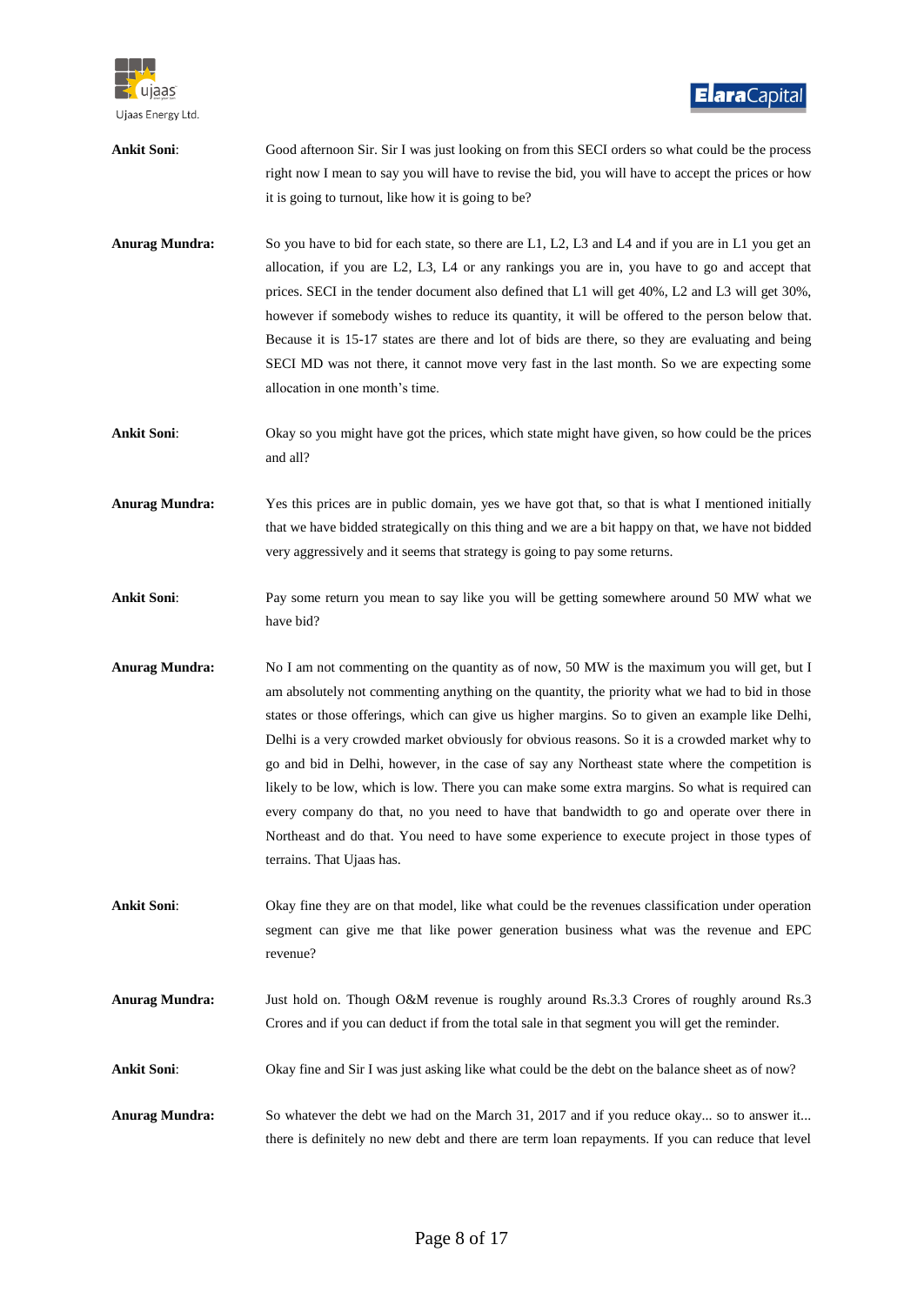

|                       | from the March 17 level, you will get the debt figure, the long-term debt will be somewhere<br>around I believe it will be Rs.74-75 Crores.                                                                                                                                                                                                                                                                                                                                                                                                                                                                                                                                                                                                                                                                                                                                       |
|-----------------------|-----------------------------------------------------------------------------------------------------------------------------------------------------------------------------------------------------------------------------------------------------------------------------------------------------------------------------------------------------------------------------------------------------------------------------------------------------------------------------------------------------------------------------------------------------------------------------------------------------------------------------------------------------------------------------------------------------------------------------------------------------------------------------------------------------------------------------------------------------------------------------------|
| <b>Ankit Soni:</b>    | Rs.74-75 Crores okay and what could be receivables any numbers?                                                                                                                                                                                                                                                                                                                                                                                                                                                                                                                                                                                                                                                                                                                                                                                                                   |
| <b>Anurag Mundra:</b> | No I do not have that is here right now because this quarter we do not prepare the balance sheet<br>so debt figure, I do not have in front of me.                                                                                                                                                                                                                                                                                                                                                                                                                                                                                                                                                                                                                                                                                                                                 |
| <b>Ankit Soni:</b>    | Okay and so also your operating cash flows will be well in line right?                                                                                                                                                                                                                                                                                                                                                                                                                                                                                                                                                                                                                                                                                                                                                                                                            |
| <b>Anurag Mundra:</b> | Yes.                                                                                                                                                                                                                                                                                                                                                                                                                                                                                                                                                                                                                                                                                                                                                                                                                                                                              |
| <b>Ankit Soni:</b>    | Okay fine. I will come back in the queue.                                                                                                                                                                                                                                                                                                                                                                                                                                                                                                                                                                                                                                                                                                                                                                                                                                         |
| Moderator:            | Thank you. We take the next question from the line of Ashish Bagchi from Individual Investor.<br>Please go ahead.                                                                                                                                                                                                                                                                                                                                                                                                                                                                                                                                                                                                                                                                                                                                                                 |
| <b>Ashish Bagchi:</b> | Actually could you please throw some more light on the SPV. If you get the rooftop segment<br>orders, then which SPV will come into picture or what could it be, please explain a little bit?                                                                                                                                                                                                                                                                                                                                                                                                                                                                                                                                                                                                                                                                                     |
| <b>Anurag Mundra:</b> | So in this SECI order, you hope to own an asset, now as in Ujaas we believe in asset light model<br>so we have a strategy to form an SPV and that SPV can own an asset. One of the biggest risk in<br>the solar sector for that matter in any renewable sector is the execution risk. One execution risk<br>has been met, this type of projects are very stable and gives a very stable cash flow in times to<br>come. So the idea is to form an SPV where the investor who wants to own an asset which may<br>not be based in the country, but they perceive execution risk as a very big risk. Now if you form<br>an SPV and execution risk has been taken care by Ujaas that partner is willing to own that asset<br>so this strategy will completely in the sync with the objective of both the investors like Ujaas and<br>the investor. This strategy is in sync with that. |
| <b>Ashish Bagchi:</b> | Okay so something likely to be in September? Any timeframe you have for the SPV?                                                                                                                                                                                                                                                                                                                                                                                                                                                                                                                                                                                                                                                                                                                                                                                                  |
| <b>Anurag Mundra:</b> | It will start with the SECI order.                                                                                                                                                                                                                                                                                                                                                                                                                                                                                                                                                                                                                                                                                                                                                                                                                                                |
| <b>Ashish Bagchi:</b> | Okay so when it is expected?                                                                                                                                                                                                                                                                                                                                                                                                                                                                                                                                                                                                                                                                                                                                                                                                                                                      |
| <b>Anurag Mundra:</b> | Sorry I missed your point what you said?                                                                                                                                                                                                                                                                                                                                                                                                                                                                                                                                                                                                                                                                                                                                                                                                                                          |
| <b>Ashish Bagchi:</b> | When it is expected?                                                                                                                                                                                                                                                                                                                                                                                                                                                                                                                                                                                                                                                                                                                                                                                                                                                              |
| <b>Anurag Mundra:</b> | We are expecting SECI order in next one month.                                                                                                                                                                                                                                                                                                                                                                                                                                                                                                                                                                                                                                                                                                                                                                                                                                    |
| <b>Ashish Bagchi:</b> | I see thank you.                                                                                                                                                                                                                                                                                                                                                                                                                                                                                                                                                                                                                                                                                                                                                                                                                                                                  |
| Moderator:            | Thank you. We take the next question from the line of Adarsh Jain from TCS. Please go ahead.                                                                                                                                                                                                                                                                                                                                                                                                                                                                                                                                                                                                                                                                                                                                                                                      |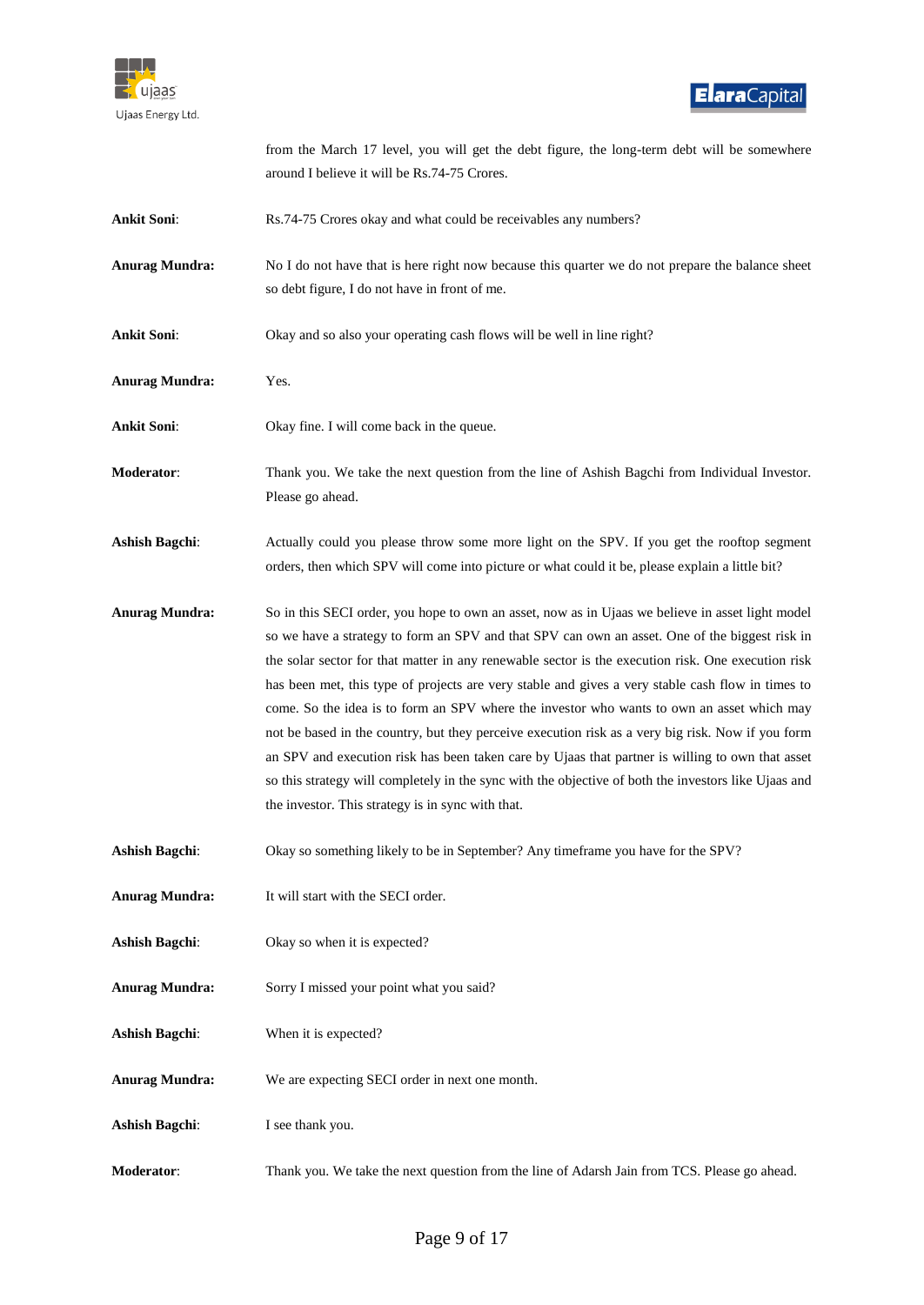

| <b>Adarsh Jain:</b>   | Hi Anurag. Nice to hear you then I have one question, how much you have bidded in SECI order<br>and are we being considered as an L1 or L2 or L3 as you mentioned earlier?                                                                                                                                                                                                                                                                                                                                                                                                                                    |
|-----------------------|---------------------------------------------------------------------------------------------------------------------------------------------------------------------------------------------------------------------------------------------------------------------------------------------------------------------------------------------------------------------------------------------------------------------------------------------------------------------------------------------------------------------------------------------------------------------------------------------------------------|
| <b>Anurag Mundra:</b> | Okay so the maximum allowed was 50 MW and we bid for 50 MW in some states we are L1 and<br>some states we are L2, and some states we are L3 and some states we are also L4.                                                                                                                                                                                                                                                                                                                                                                                                                                   |
| <b>Adarsh Jain:</b>   | Okay and how much L4 gets allocation?                                                                                                                                                                                                                                                                                                                                                                                                                                                                                                                                                                         |
| <b>Anurag Mundra:</b> | No if L1, L2, L3 does not want to take the capacity then L4 gets.                                                                                                                                                                                                                                                                                                                                                                                                                                                                                                                                             |
| <b>Adarsh Jain:</b>   | Okay. Thank you very much.                                                                                                                                                                                                                                                                                                                                                                                                                                                                                                                                                                                    |
| <b>Moderator:</b>     | Thank you. The next question is from the line of Kaustav Bubna from SKS Capital & Research.<br>Please go ahead.                                                                                                                                                                                                                                                                                                                                                                                                                                                                                               |
| <b>Kaustav Bubna:</b> | Sir in the current I mean taking into consideration, your bid book, you have already received<br>orders and what you are already executed, it comes to 141 MWs for this year so that is?                                                                                                                                                                                                                                                                                                                                                                                                                      |
| <b>Anurag Mundra:</b> | No 85 is the bid book so like                                                                                                                                                                                                                                                                                                                                                                                                                                                                                                                                                                                 |
| Kaustav Bubna:        | That is 85 plus 40 plus 16? So what how much more we are looking, where do you see our bid<br>book in the next two to three months?                                                                                                                                                                                                                                                                                                                                                                                                                                                                           |
| <b>Anurag Mundra:</b> | Okay so bid book is like some tenders you win, some tenders you do not win, so it is keep on<br>changing on a very, very regular basis. This year we are targeting 150 MW so that is what we are<br>looking at.                                                                                                                                                                                                                                                                                                                                                                                               |
| Kaustav Bubna:        | So I mean the bidding will continue at an aggressive pace?                                                                                                                                                                                                                                                                                                                                                                                                                                                                                                                                                    |
| <b>Anurag Mundra:</b> | Yes bidding will continue at aggressive pace.                                                                                                                                                                                                                                                                                                                                                                                                                                                                                                                                                                 |
| <b>Kaustav Bubna:</b> | Okay and one more thing if your end price is a function of the cost of equipment plus interest if<br>the duty comes in, then your cost of equipment would go up right?                                                                                                                                                                                                                                                                                                                                                                                                                                        |
| <b>Anurag Mundra:</b> | Selling price will go up obviously.                                                                                                                                                                                                                                                                                                                                                                                                                                                                                                                                                                           |
| Kaustav Bubna:        | So that is my point so your selling price will go up so how does it reflect us because based on<br>that thesis, our margins will remain intact I mean so how will that effect us Ujaas?                                                                                                                                                                                                                                                                                                                                                                                                                       |
| <b>Anurag Mundra:</b> | No probably this question needs to be answered on a much bigger level than the industry level. If<br>antidumping duty or any type of duty comes in suddenly obviously it is going to impact sector in<br>some way. I will give an similar example with GST, now solar equipments have a GST of 5% till<br>last year, there was no excise, no sales tax in most of the states was there, will the 5% GST<br>impact d the solar sector my answer is no because there as an industry we are expecting GST of<br>5% since last one year so that thing has been observed by the industry and industry was prepared |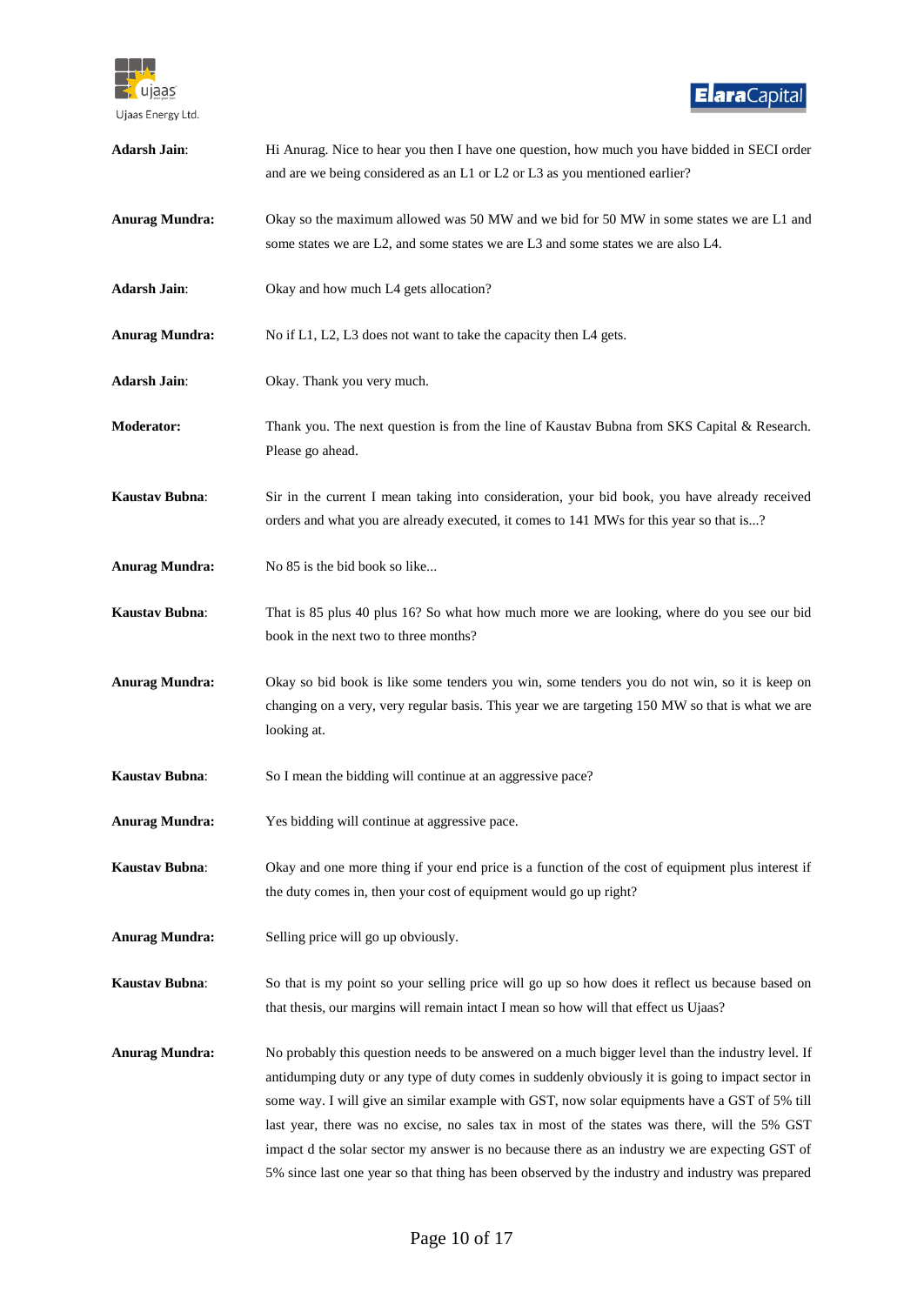

for that. But if something like antidumping duty comes in suddenly industry may not be prepared for that. So it will impact, but it will….

- **Kaustav Bubna:** I think likelihood of it coming is pretty larger.
- **Anurag Mundra:** Sorry come again I missed that.

**Kaustav Bubna**: What is the likely out of this antidumping duty coming in?

- **Anurag Mundra:** That is what we explained because government is going to take a very, very cautious view on that. If you look at the Ujaas 150 MW is nothing compared to 20 GW government is expecting this year and the big part is some very, very big tender like Bhadla tender in Rajasthan, Rewa Ultra Mega Solar Power Plant in Madhya Pradesh 750 MW that has already been bidded. These are very big projects and if you impose antidumping duty probably the investor of the company which bidded for those projects have to relook some of the economics of that. So in this consideration government will have a very, very cautious view. However, the antidumping duty, the procedure has not been started yet so like some of the investigation has started but all the stakeholders are required to give a return submission so deadline of that return submission is also a little far from today and then they will call for a public hearing. Then they will do a study and then the Ministry of Commerce will recommend its report to Ministry of Finance and then Ministry of Finance will call inputs from Ministry of New and Renewable energy and based on that input the Ministry of Finance will decide whether to impose the antidumping or not.
- **Kaustav Bubna**: Okay great and is there any answer to the previous question asked by analyst on how much of the 40 MW can you execute this quarter?
- **Anurag Mundra:** I request you once again that kindly allow me sometime to come back on that because I have to look on the composition of that and what is the progress on those orders.
- **Moderator:** Thank you. The next question is from the line of Ankit Soni from Karvy Stock Broking. Please go ahead.

**Ankit Soni**: Thank you for letting me back. I was just looking at the threat of negotiation of PPA prices, do we see any project delay due to this, which has been done

**Anurag Mundra:** Thank you Ankit for asking this question. Well yes this type of things are happening, one or two states has done that. If you go deeper in that probably some of the PPA agreement has a renegotiation clause and some of the utility companies are utilising that. Obviously when this type of things have happened, there will be some delay in project, but as of now Ujaas is concerned, we do not have any substantial stake in that PPA segment. Since the last five years, we are maintaining that. Government especially the utility company are not a great buyer and in the past also you had a some issues of delayed payment in all those things. So we always advised our client that if you want to put up the solar power plant, it is our advice to sell power directly in the market and not to the government that is our advice, however, prerogative lies with our client.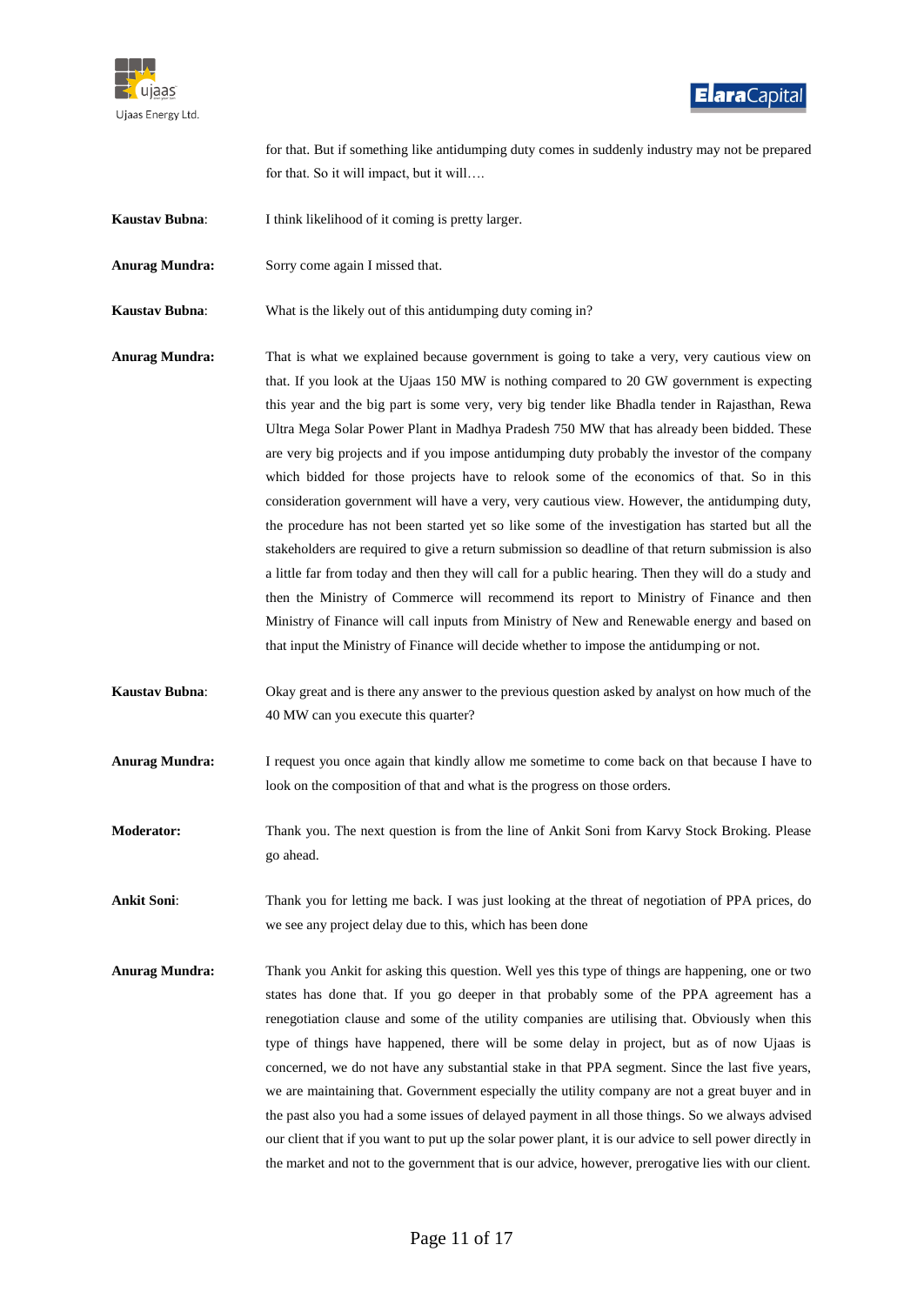

| <b>Ankit Soni:</b>    | Sir actually when we see the prices coming down to almost 2.44 per unit, do we see the<br>realizations also coming on because the EPC, the ultimate power producer will be reducing down<br>the cost of EPC and then?                                                                                                                                                                                                                                                                                                                    |
|-----------------------|------------------------------------------------------------------------------------------------------------------------------------------------------------------------------------------------------------------------------------------------------------------------------------------------------------------------------------------------------------------------------------------------------------------------------------------------------------------------------------------------------------------------------------------|
| <b>Anurag Mundra:</b> | Oh yes obviously because the cost of capable equipment is going down cost of capital or at least<br>the cost of debt capital is going down, debt manifested in price of something like 2.44.                                                                                                                                                                                                                                                                                                                                             |
| <b>Ankit Soni:</b>    | So what could be the per MW realization as of now?                                                                                                                                                                                                                                                                                                                                                                                                                                                                                       |
| <b>Anurag Mundra:</b> | You mean per MW capital cost.                                                                                                                                                                                                                                                                                                                                                                                                                                                                                                            |
| <b>Ankit Soni:</b>    | Yes.                                                                                                                                                                                                                                                                                                                                                                                                                                                                                                                                     |
| <b>Anurag Mundra:</b> | So per MW capital cost if you are putting up say in a park side, which is a solution segment is<br>roughly around Rs.4.92 to 5 Crores in MW. If you are putting up plants like Ultra Mega Power<br>projects like Bhadla and Rewa, which is like 250 MW or so the cost may come down to Rs.4<br>Crores/MW. If you are in rooftop segment, the cost is somewhere between Rs.5.5 to 6<br>Crores/MW.                                                                                                                                         |
| <b>Ankit Soni:</b>    | Okay so this Rs. 5.5 to 6 Crores this will be applicable for also your GCI and SECI bid, which<br>has been going on right?                                                                                                                                                                                                                                                                                                                                                                                                               |
| <b>Anurag Mundra:</b> | Yes.                                                                                                                                                                                                                                                                                                                                                                                                                                                                                                                                     |
| <b>Ankit Soni:</b>    | And also we will not be looking for bidding Rewa and Bhadla project right?                                                                                                                                                                                                                                                                                                                                                                                                                                                               |
| <b>Anurag Mundra:</b> | No we have not bidded for such a big project till now because again that project that is a very big<br>asset and you have to own that asset, which is not in sync with our philosphy as of now. So as of<br>now, the first step we have taken in the SECI tender, we will be taking this type of steps further<br>on and as the thing progresses for one, one-and-a-half, two years and if we get confidence in that<br>model, then probably it is a very long shot to talk about that, probably we can have a look on that<br>strategy. |
| <b>Ankit Soni:</b>    | Okay fine and just onto this SECI order for 50 MW which you are looking for rooftop?                                                                                                                                                                                                                                                                                                                                                                                                                                                     |
| <b>Anurag Mundra:</b> | Yes SECI bid it is not order.                                                                                                                                                                                                                                                                                                                                                                                                                                                                                                            |
| <b>Ankit Soni:</b>    | Sorry SECI bid. So we might have bid something and they will fix the prices right?                                                                                                                                                                                                                                                                                                                                                                                                                                                       |
| <b>Anurag Mundra:</b> | No it is a bidding process. You have to bid the prices.                                                                                                                                                                                                                                                                                                                                                                                                                                                                                  |
| <b>Ankit Soni:</b>    | Okay the lower will get?                                                                                                                                                                                                                                                                                                                                                                                                                                                                                                                 |
| <b>Anurag Mundra:</b> | The lower will get that is where the L1 and L2, L3 concept comes in.                                                                                                                                                                                                                                                                                                                                                                                                                                                                     |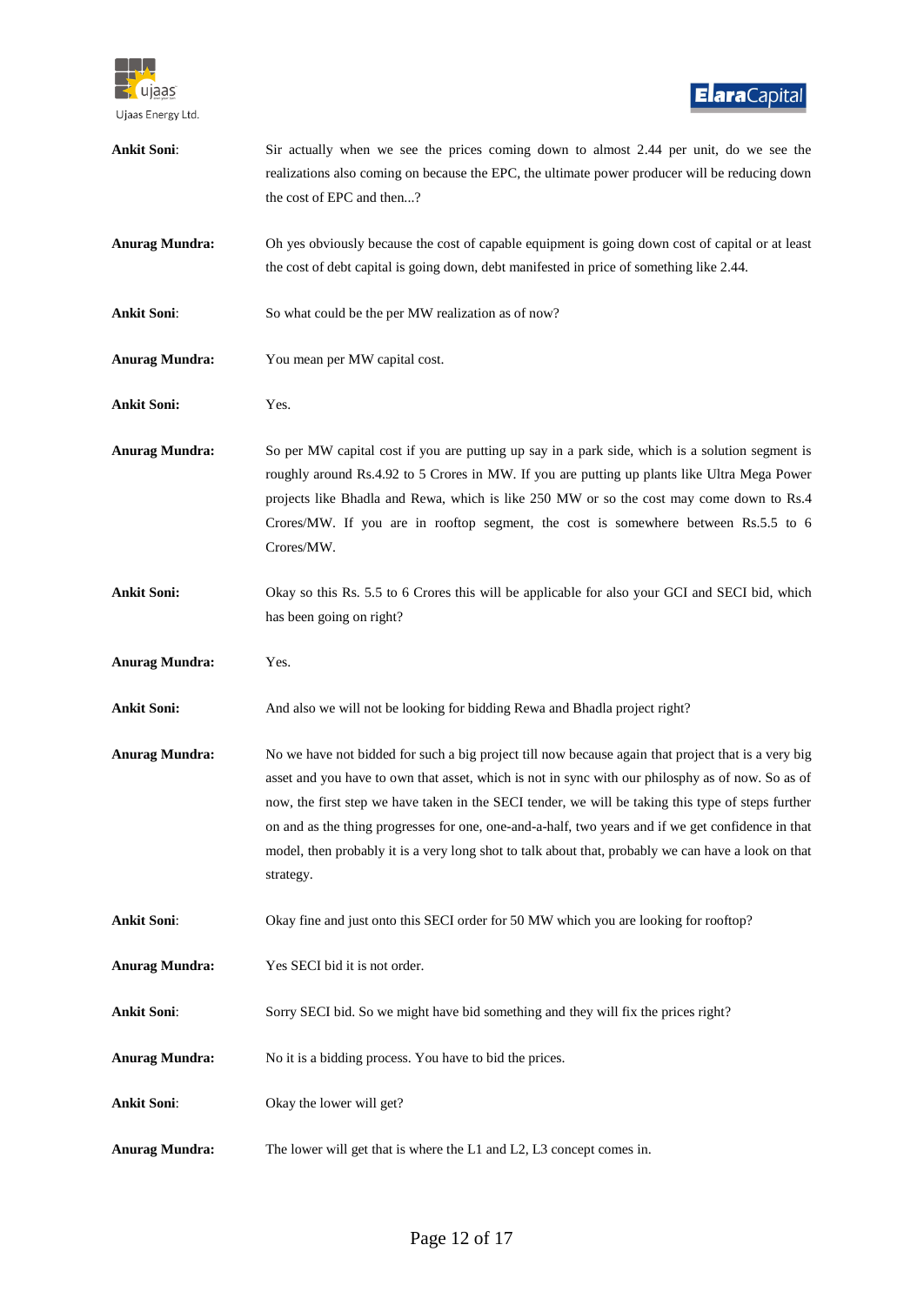

| <b>Ankit Soni:</b>    | Fine and so what could be the portion I mean to say we are L1 and won a bid suppose 40%, 50%<br>or 50 MW?                                                                                                                                                                                                                     |
|-----------------------|-------------------------------------------------------------------------------------------------------------------------------------------------------------------------------------------------------------------------------------------------------------------------------------------------------------------------------|
| <b>Anurag Mundra:</b> | Sir that information was in public domain not in front of me. It is a complicated matrix to look at.<br>So what the prima facie the studay says which gives me level of content that okay yes, the<br>strategy are not going to aggressive will pay off. As a company top line is not important for us<br>but bottom line is. |
| Moderator:            | Thank you. We take the next question from the line of Amit Goel from Individual Investor.<br>Please go ahead.                                                                                                                                                                                                                 |
| <b>Amit Goel:</b>     | Hello Sir how are you?                                                                                                                                                                                                                                                                                                        |
| <b>Anurag Mundra:</b> | Hi Amit. I am good. Thank you Amit.                                                                                                                                                                                                                                                                                           |
| <b>Amit Goel:</b>     | Sir I wanted to just ask one question you said is that you are the biggest player in the rooftop<br>segment right?                                                                                                                                                                                                            |
| <b>Anurag Mundra:</b> | No if you look at cumulative capacity in the survey done last year, we were number 4 in country<br>on the cumulative basis as of now what happened in this financial year 2017, but the survey<br>which conducted in FY2016 we were fourth position in the country.                                                           |
| <b>Amit Goel:</b>     | Sir just I have a very small question, Sir there is a company CleanMax Solar which is as per their<br>website they say that there are also coming into this rooftop segment.                                                                                                                                                  |
| <b>Anurag Mundra:</b> | They are already their, yes.                                                                                                                                                                                                                                                                                                  |
| <b>Amit Goel:</b>     | And Sir they are saying that they are raising Rs.700 Crores in equity funding from Warburg<br>Pincus. So Sir as a company what should be our strategy to compete with such big names with<br>such big funding like Rs.700 Crores?                                                                                             |
| <b>Anurag Mundra:</b> | No they have different business model, we have different business model. So if I can rely on the<br>news items they are raising Rs.75 million from Warburg and there they are going to own the<br>assets and the client will pay for the power they consume. Primarily we are not in that model.                              |
| <b>Amit Goel:</b>     | Okay Sir you are bascially into commissioning the project and then?                                                                                                                                                                                                                                                           |
| <b>Anurag Mundra:</b> | And luckily solar is such as sector and we have achieved overall partity on that sector. It is such a<br>big market that it has place for every type of business model to work in and make some decent<br>money.                                                                                                              |
| <b>Amit Goel:</b>     | Okay thank you and Sir one more thing, Sir so many new players are coming in to this sector. So<br>as a company what the stragety do we have as Ujaas that we will be able to compete with those<br>all those players with big pockets. We have to differentiate somewhere                                                    |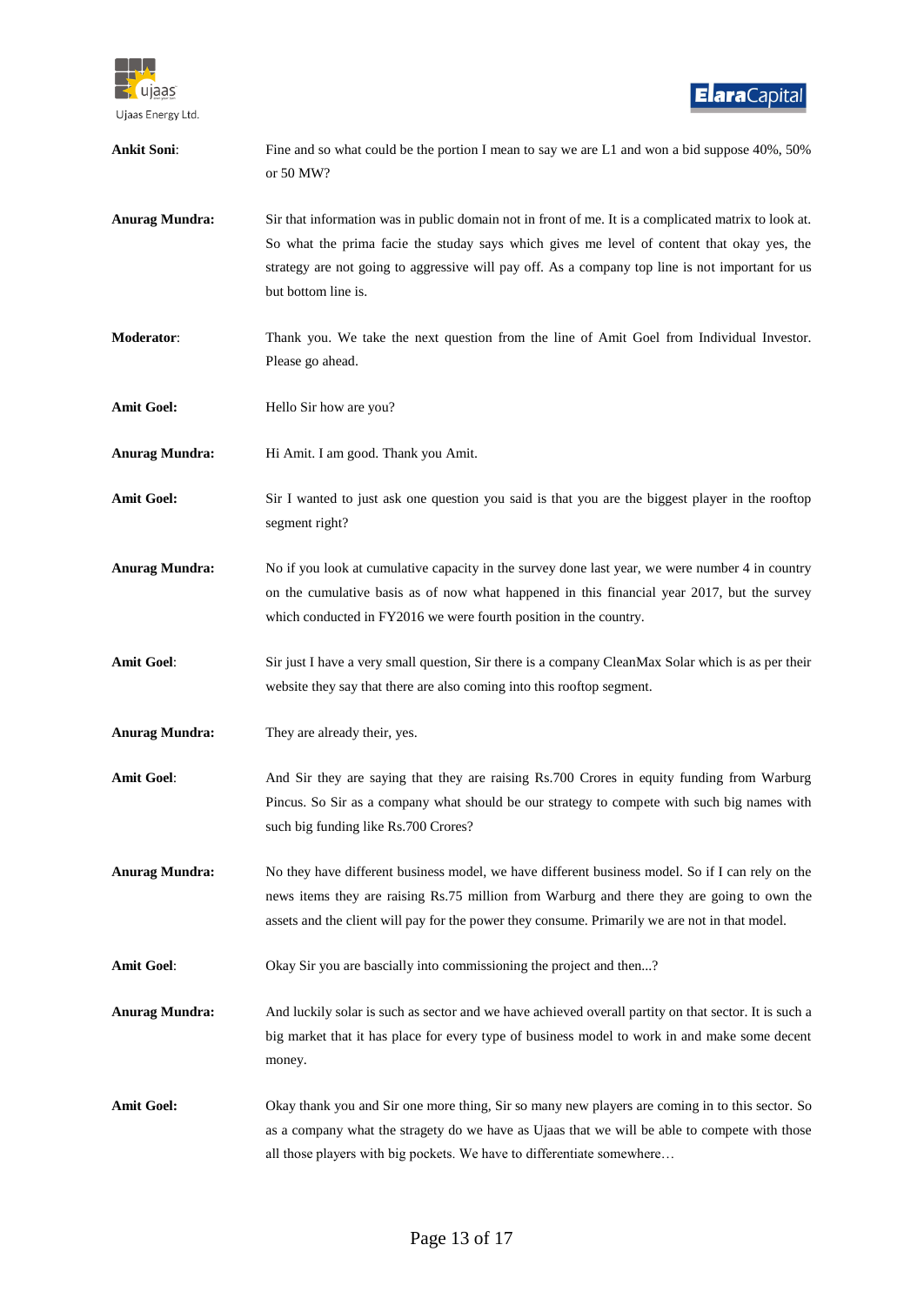

**Anurag Mundra:** Where is the company with the big pockets. We have to do a competition analysis on each segment like in the EPC segment, how I define an EPC segment, who can be a potential competitor, those company who have done more than 150 MW cumulative in the business and you will find hardly 10-12 good companies in there. In my view 10-12 good companies are good competition that is why in that segment the margins are lower. If you talk about solution business that is a park business, there is not apple-to-apple comparison however we face some competition in bits and pieces from companies like Rays and some companies in South Solect Energy, they give some competition in that, but not a lot of companies are there and that is the reason why the margins are higher. If you talk about the rooftop GCI, yes there are a lot of unorganised player and the face of competition changes from each city to another. Competition in Jaipur is different than the competition in Lucknow. Competition is Bhopal is different than the competition in Nasik, okay. So these are largely unorganised player. Now what I am able to do that I am in MW business historically I am able to leverage those strength to the kilowatt business number one and number two, to give an example, like whether if you are putting up 5 kilowatt business or 5 MW project, you require a SCADA. Now it may not be very convenient for an unorganised player to invest some money resources and have that bandwidth to have that type of facility where you have a strategy. If you took at rooftop home whether it is an organised or unorganised, you would not find a very decent player to work on that segment. We have spended a lot of time in process and product development on that side, so especially in the home segment we are moving ahead yes it took some time, but yes we can foresee that it will give a good result in times to come.

Amit Goel: Sir one more thing many private equity players and venture capitalist, they are coming into this segment and there is a flood of money in this sector, so basically if we can take some money on a very high valuation basis for the company Ujaas and then deploy is for creating a nationwide brand for Ujaas which differentiates it and used that money for pubilicity and all that, then it will be a high visibility company, it will come on a higher valuations, it will ease in growing the company so what do you think about this Sir?

**Anurag Mundra:** That is the good idea, if we have a concrete proposal on that we can look at it we can take it offline.

**Amit Goel**: Okay because I have seen Warburg Pincus and so many other big, big players are coming it to the sector so they have huge amount of funding and they can provide so much liquidity to our company Ujaas so just wanted to give an idea to you Sir, it is up to you to process it if you like?

**Anurag Mundra:** Thank you Amit if anybody has a concrete plan, we can definitely have a look on that.

Amit Goel: Sure thank you so much Sir. Thank you.

**Moderator:** Thank you. The next question is from the line of Deepak Agrawala from Elara Securities Private Limited. Please go ahead.

**Deepak Agrawala:** Hello Sir I have few questions first now we are seeing what is happening on the REC market and since you are fairly exposed to all the developments that keep happening on the REC side, good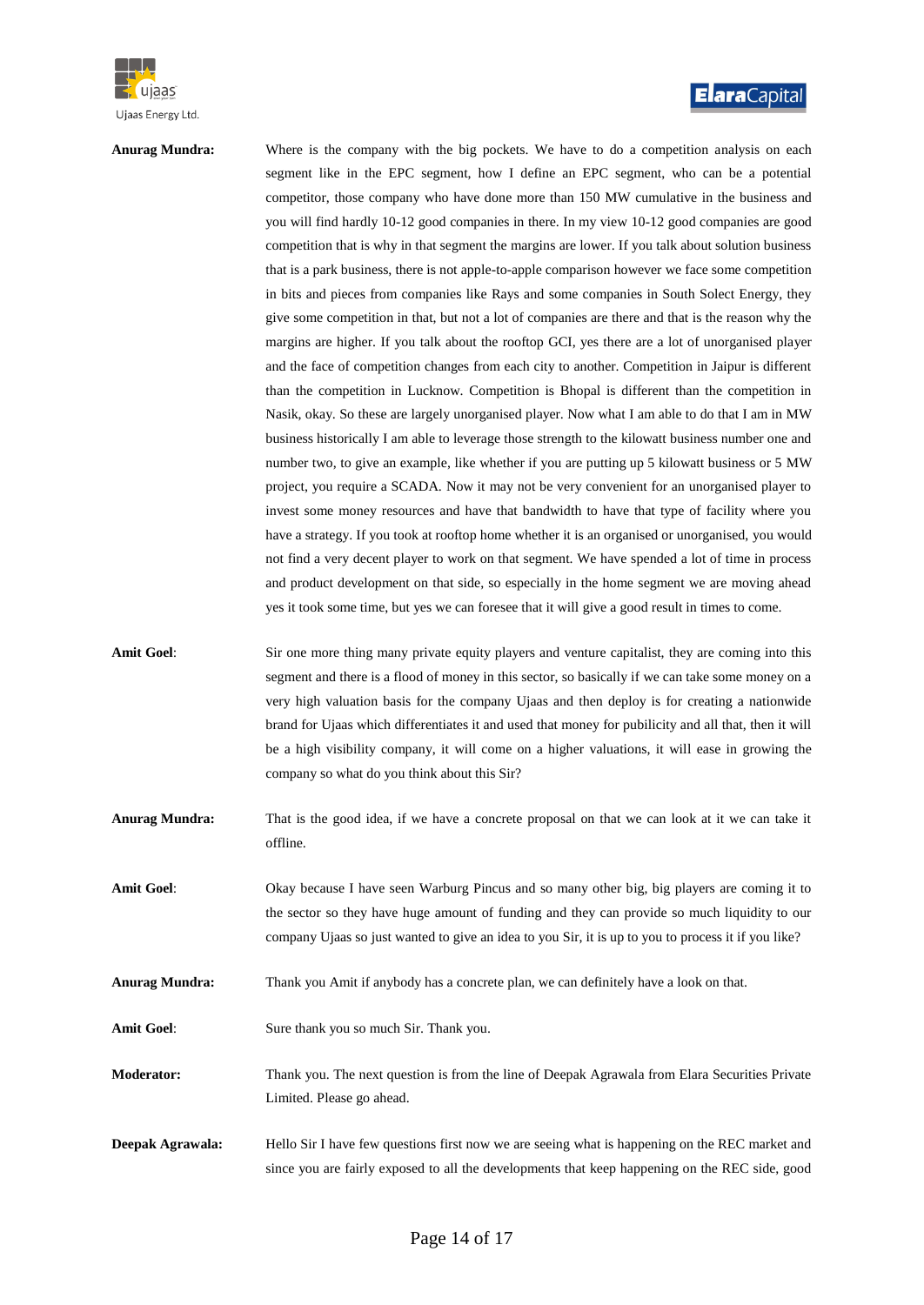

if you can share your prospective as to how do you see this thing because Q1 was a washout, but balance nine months and next year how do you see this thing going forward?

- **Anurag Mundra:** On the REC front, CERC has given an order, which was in my view what not very correct order so as an our association has when to APTEL, and then to supreme court on that front and supreme court has stayed that order of CERC which is being issued in the March 31, I believe the next hearing on that subject is in the month of September at APTEL, APTEL is a proper authority to decide on the merit and supreme court is going to look on the legal basis. The Supreme Court, the prima facie found that what are the orders has been issued for solar REC, prima facie they are not agreeing in the legal stance of that. That is the reason they have given stay on that. I strongly believe because of good regulatory action what we had seen since last one-and-a-half, two years now even the UDAY figure is also coming up and one of the conditions in the UDAY is that you have to meet your RPO that RPO or REC matrix has to resolve.
- **Deepak Agrawala:** So basically we will see the trading will resume from this month?
- **Anurag Mundra:** No not from this month, the non-solar REC trading has already started last month and this month the solar REC trading will not happen I guess.
- **Deepak Agrawala:** So you have to wait for more time for the solar...?
- **Anurag Mundra:** We have to wait for somemore time yes and I believe this is a very cautious route which industry has taken because it has reached a certain stage where the final decision has to come.
- **Deepak Agrawala:** Okay and secondly there is some top as regards to intercity transmission charges being applicable only for the DISCOMs and not for other set of open access consumers?
- **Anurag Mundra:** Yes interstate charges have been exempted only for those entities who want to buy renewable power for fulfilling their RPOs. Not to DISCOM, but anybody who wants to.
- **Deepak Agrawala:** Solar cost that you set up and where individual SMEs have invested in your park for them the main consumer segment is not utility?
- **Anurag Mundra:** Yes it is a private so. These charges are interstate so as of now we are not able to sell or we are not focus to sell power interstate. So what are the power you are generating we are selling in intrastate.
- **Deepak Agrawala:** And Sir beyond Maharastra and MP where you have been very sucessful, any other states you managed to penetrate with a sizable land bank where you can launch your own solar park in next 12 to 24 months?
- **Anurag Mundra:** Will definitely not in the next 12 months, but yes there are some states on radar if you talk about 24 months which is the southern part of the country.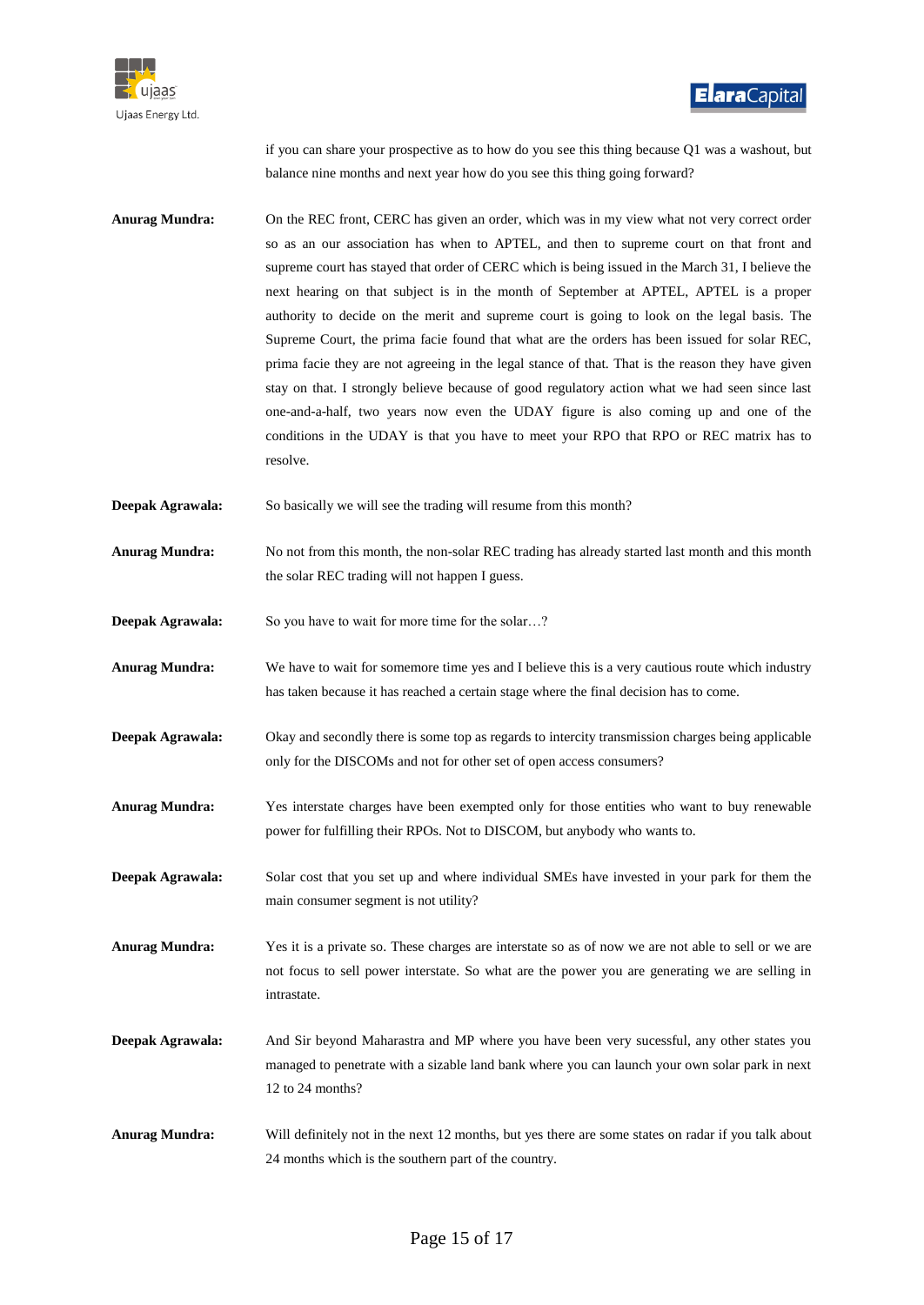

| Deepak Agrawala:      | Okay and Sir the last thing is on rooftop now obviously execution wise you have maintained in<br>the past that you have build a capability that if everything is ready you can do in 24 hours<br>timeframe?                                                                                                                                                                                                      |
|-----------------------|------------------------------------------------------------------------------------------------------------------------------------------------------------------------------------------------------------------------------------------------------------------------------------------------------------------------------------------------------------------------------------------------------------------|
| <b>Anurag Mundra:</b> | From home segment yes.                                                                                                                                                                                                                                                                                                                                                                                           |
| Deepak Agrawala:      | But going forward like especially from the government PSU buildings and all which are all<br>tender based and airports and so many airports coming up so is not the pressure on the pricing<br>becoming more and more intense even on the rooftop segment for government PSUs like airports<br>and some metros are also planning for their own rooftop solar?                                                    |
| <b>Anurag Mundra:</b> | Well I would not say it is a pressure because of cost of capital equipment is falling that is why the<br>prices are falling and will fall, it is not a pressure because your raw material is also reducing.                                                                                                                                                                                                      |
| Deepak Agrawala:      | But is the fall in sync for both of them or one is falling at much faster rate at the cost of module<br>prices just to get an order?                                                                                                                                                                                                                                                                             |
| <b>Anurag Mundra:</b> | Then again rooftop we have to look at the very, very specific market. If you look at the crowded<br>market like Delhi obviously the fall in the selling price is much higher than the fall in the your<br>material cost, but if you go to Bihar if you go to Uttar Pradesh, if you got to the North East, the<br>things are reversed.                                                                            |
| Deepak Agrawala:      | Okay fair enough and all the best to your team. That is it.                                                                                                                                                                                                                                                                                                                                                      |
| Moderator:            | Thank you. We take the next question from the line of Ankit Soni from Karvy Stock Broking.<br>Please go ahead.                                                                                                                                                                                                                                                                                                   |
| <b>Ankit Soni:</b>    | Sir actually what I was looking as like you will be majorly focussing on the areas like Bihar,<br>West Bengal and all and not in Delhi and all something like, which part is more focussed?                                                                                                                                                                                                                      |
| <b>Anurag Mundra:</b> | For the rooftop, we have a pan India presence. We have done projects right from Punjab till<br>Tamilnadu from Guwahati till Jaipur or Jodhpur rather on the West so we cover a pan India<br>presence, so that is what we are talking about this strategy. So I am not a geography specific<br>person, but I am a margin in specific. As of geography Delhi as of now is not a high margin<br>business as of now. |
| <b>Ankit Soni:</b>    | Sir also like you might have done the rooftop solar on retail also, so can you show it will be with<br>net metering or?                                                                                                                                                                                                                                                                                          |
| <b>Anurag Mundra:</b> | It is with net metering only.                                                                                                                                                                                                                                                                                                                                                                                    |
| <b>Ankit Soni:</b>    | Okay so can you just throw some light on how net metering is working out I mean to say the state<br>wise across policies?                                                                                                                                                                                                                                                                                        |